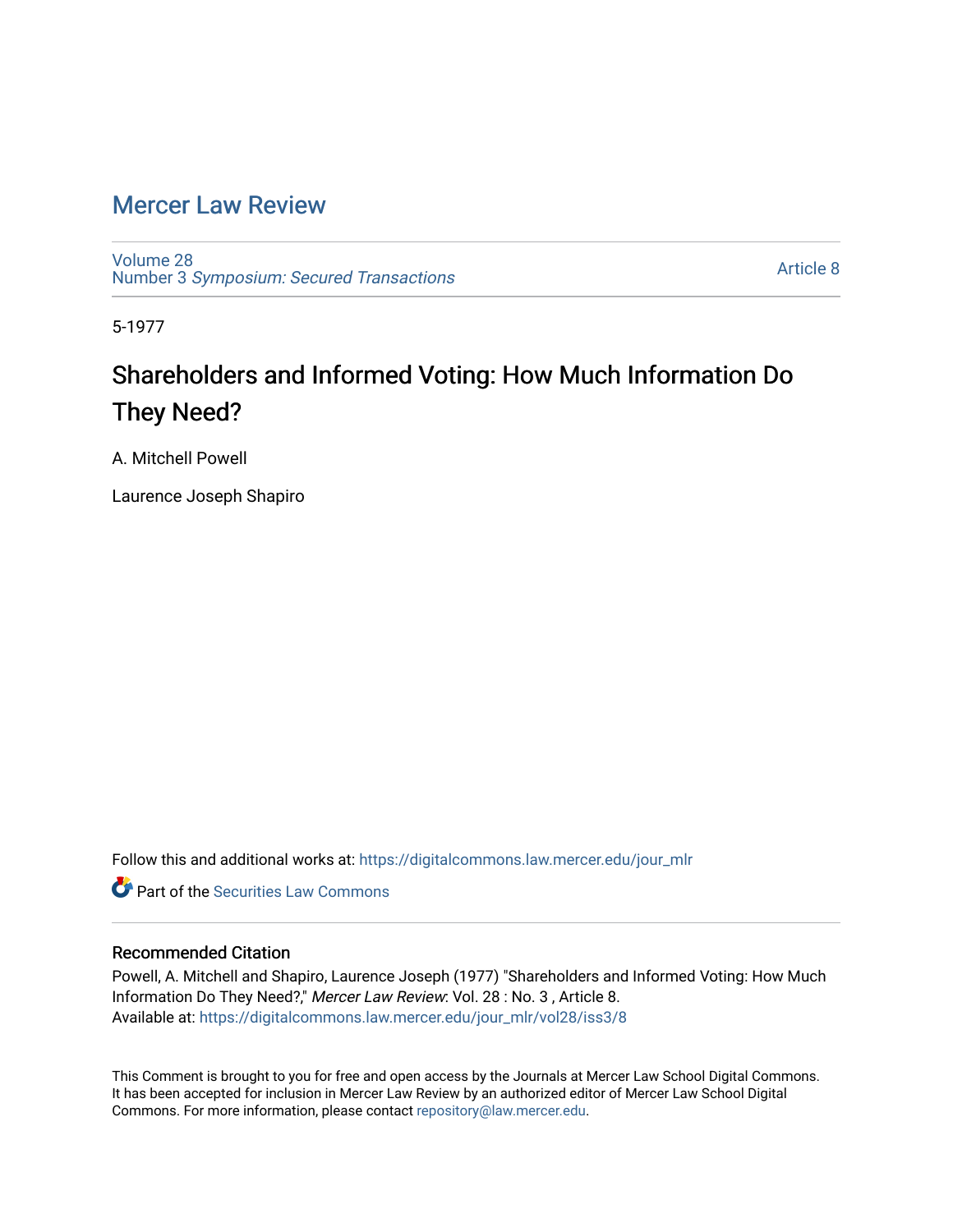# **COMMENT**

### **Shareholders and Informed Voting: How Much Information Do They Need?**

This article will examine attempts **by** the federal courts to establish standards for materiality, causation and culpability under the federal proxy-solicitation provisions, §14(a) of the 1934 Securities and Exchange Act<sup>1</sup> and Rule 14a-9.<sup>2</sup> This analysis is made difficult by the failure of the courts to clearly delineate the elements of the 14a-9 cause of action. An examination of the major cases in the area will be helpful in unravelling the various strands of analysis followed **by** the courts.

Section 14(a) of the Securities and Exchange Act and Rule 14a-9, which implements §14(a), are a part of a general statutory scheme which arose in response to unfettered securities speculation during the 1920's.' The purpose of the 1934 Act was to replace the prevailing doctrine of caveat emptor with a philosophy of full disclosure and thereby establish a **highly** ethical standard of conduct in the securities industry.<sup>4</sup> Section  $14(a)$  was aimed directly at achieving fair corporate suffrage in the area of proxy solicitation **by** precluding the use of proxy statements that are false or misleading with respect to any material fact.5

**<sup>1.</sup>** Section 14(a) of the Securities and Exchange Act of 1934 reads in part; "It shall be unlawful for any person, **by** use of the mails or **by** any means or instrumentality of interstate commerce or of any facility of a national securities exchange or otherwise, in contravention of such rules and regulations as the commission may prescribe as necessary or appropriate in the public interest or for the protection of investors, to solicit or to permit the use of his name to solicit any proxy or consent or authorization in respect of any security **. . .** registered pursuant to section **78L** of this title." **15 U.S.C.A.** §78n(a) **(1971).**

<sup>2.</sup> Rule 14a-9, promulgated pursuant to § 14(a) of the Securities and Exchange Act of 1934, reads in part: "No solicitation subject to this regulation shall be made **by** means of any proxy statement, form of proxy, notice of meeting or other communication, written or oral, containing any statement which, at the time and in the light of the circumstances under which it was made, is false or misleading with respect to any material fact, or which omits to state any material fact necessary in order to make the statements therein not false or misleading or necessary to correct any statement in any earlier communication with respect to the solicitation of a proxy for the same meeting or subject matter which has become false or misleading." **17** C.F.R. §240.14a-9 **(1975).**

**<sup>3.</sup>** M.. **PARISH, SECURITIES REGULATION AND THE NEW DEAL (1970).**

<sup>4.</sup> Affiliated Ute Citizens v. United States, 406 **U.S. 128 (1972).** See Comments of Franklin Delano Roosevelt, **77 CONG.** REc. **937 (1933).**

**<sup>5.</sup> J.** I. Case Co. v. Borak, **337 U.S.** 426, 431 (1964).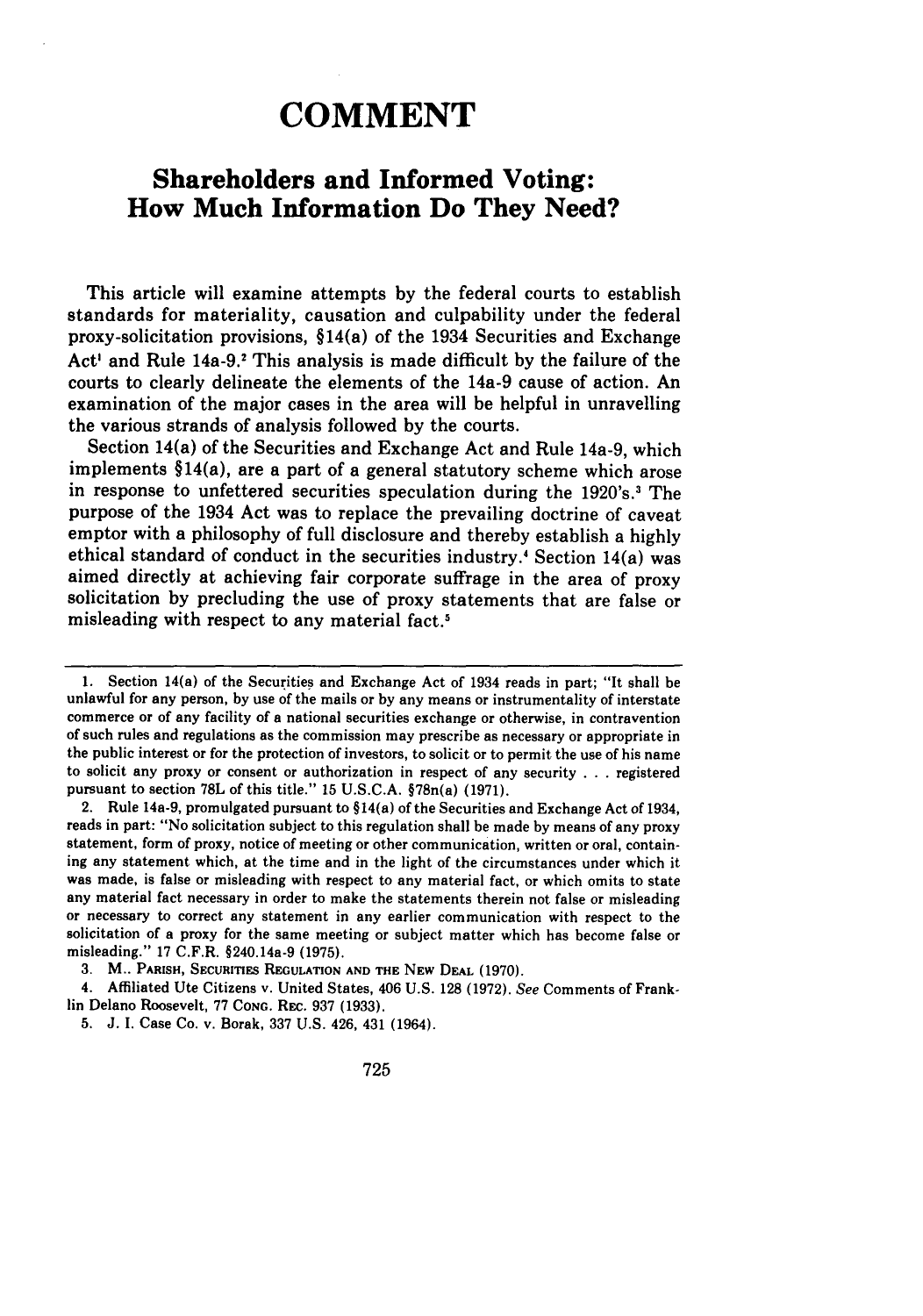#### I. **MATERIALITY AND CAUSATION**

*Mills v. Electric Auto-Lite* Co.' was a suit **by** shareholders asserting that a merger was effected through the use of a proxy solicitation that was materially false or misleading. The Supreme Court had recognized an implied cause of action for a 14a-9 violation in *J. I. Case Co. v. Borak.7* In *Mills* the Court considered one element of that cause of action: what causal relationship is required between a proxy statement and the subsequent merger to establish a private cause of action based on a violation of Rule 14a-9. The Seventh Circuit had based the test for causation on commonlaw fraud and held that the injured party must have relied on the misrepresentation.<sup>8</sup> The Seventh Circuit had added that since it was impractical to check the actual reliance of thousands of shareholders, it must instead scrutinize the fairness of the merger terms. The Supreme Court reversed. It said that if a court based its decision on the merits of the merger, proxy violations that do not lead to a "bad" merger would no longer be redressable and the goal of an informed vote for shareholders would be ignored.'

Justice Harlan, writing for the majority, declared that a materially misleading solicitation is itself a violation of the law. Harlan added that if the omitted or misleading facts are material, causation is proved **by** demonstrating an essential link between the solicitation and the merger." But the real problem is the degree of materiality required before this relaxed causation test may be used. Addressing the materiality question, the Court concluded:

Where the misstatement or omission in a proxy statement has been shown to be "material" **. ..** that determination itself indubitably embodies a conclusion that the defect was of such a character that it *might* have been considered important **by** a reasonable shareholder who was in the process of deciding how to vote. This requirement that the defect have a *significant propensity* to affect the voting process is found in the express terms of Rule 14a-9, and it adequately serves the purpose of ensuring that a cause of action cannot be established **by** proof of a defect so trivial, or so unrelated to the transaction for which approval is sought, that correction of the defect or imposition of liability would not further the interests protected **by** 14(a)."

11. *Id.* at 384 (emphasis supplied).

**<sup>6. 396</sup> U.S. 375 (1970).**

**<sup>7. 377</sup> U.S.** 426 (1964).

**<sup>8.</sup>** Mills v. Electric Auto-Lite Co., 403 **F.2d** 429 (7th Cir. **1968).**

**<sup>9. 396</sup> U.S.** at **381-382.** The unredressable violations would include those relating to matters other than the terms of the merger.

<sup>10.</sup> *Id.* at 383-384. *See* Blackie v. Barrack, 524 F.2d **891** (9th Cir. 1975). Under the facts of *Mills,* an essential link was established when the shareholder's proxy was necessary for approval of the merger. 396 U.S. at 383-384.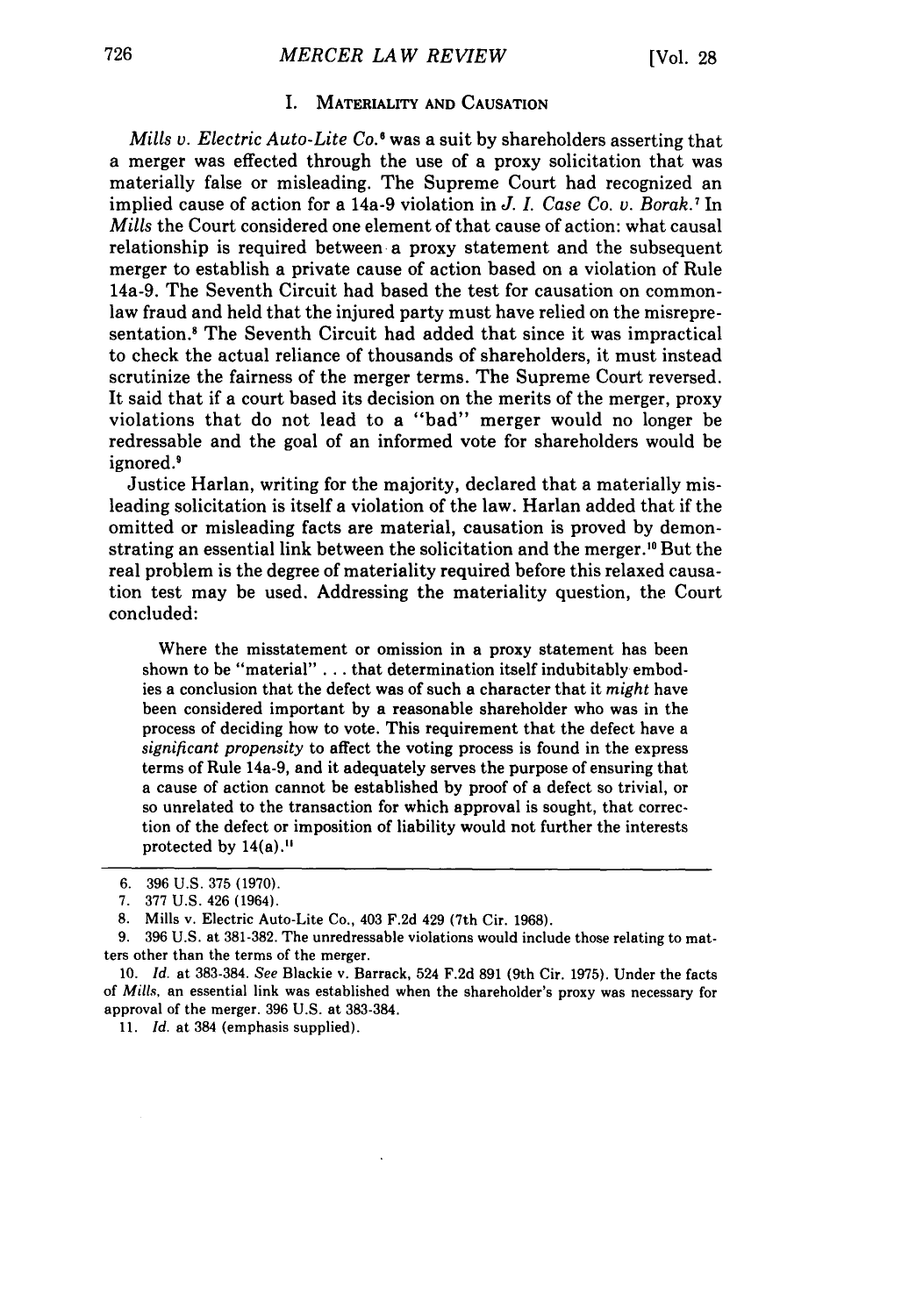In *Gerstle v. Gamble-Skogmo, Inc.,"* the complaining shareholder claimed that the corporation's proxy solicitaion was materially misleading. Citing *Mills,* the Second Circuit applied a "would" materiality standard. Judge Friendly, writing for the majority, interpreted the "might" language in *Mills* as a characterization of the minimum and added that the threshold created by the "might" standard was too low. Recognizing that the "difference between 'might' and 'would' may seem gossamer," Friendly stated that "the former is too suggestive of mere possibility, however unlikely. When account is taken of the heavy damages that might be imposed, a standard tending towards probability rather than mere possibility is more appropriate."<sup>15</sup> Thus in sweeping terms the Second Circuit pierced the ambiguous language in *Mills* and established a clear and unequivocal materiality standard.

The Seventh Circuit, when confronted with the task of defining materiality in *Northway v. TSC Industries,"* relied on *Mills* and *Affiliated Ute Citizens v. United States*,<sup>17</sup> a Rule 10b-5 case,<sup>18</sup> as authority for establishing a "might" test. The court reasoned that a "would" test of materiality, requiring a finding of probability, would necessarily entail problems of proof that the Supreme Court, by eliminating the need for independent proof of causation, had sought to avoid in *Mills.* The "might" test would require only a finding of possibility. The court concluded that the lower threshold embodied in the "might" test was more consistent with the congressional aim of fair corporate suffrage.'

The Supreme Court granted certiorari in *Northway*<sup>20</sup> in an effort to re-

14. 478 F.2d 1281, 1291 (2d Cir. 1973).

<sup>12.</sup> Northway v. **TSC** Industries, 512 F.2d 324 (7th Cir. 1975); Dasho v. Susquehana Corp., 461 F.2d 11 (7th Cir. 1972); Colonial Realty v. Baldwin Montrose Chem., 312 F. Supp. 1296 (E.D. Penn. 1970).

<sup>13.</sup> Smallwood v. Pearl Brewing Co., 489 F.2d 579 (5th Cir. 1974); Gerstle v. Gamble-Skogmo, Inc., 478 F.2d 1281 (2d Cir. 1973); General Time v. Talley Industries, 403 F.2d 159 **(2d** Cir. 1968); Walpert v. Bart, 280 F. Supp. 1006 (D.C. Md. 1967).

<sup>15.</sup> *Id.* at 1302.

<sup>16.</sup> Northway v. TSC Industries, 512 F.2d 324 (7th Cir. 1975).

<sup>17.</sup> Affiliated Ute Citizens v. United States, 406 U.S. 128 (1972).

<sup>18.</sup> Rule 14a-9 and Rule 10b-5 are siblings but not twins. Rule **10b-5** is aimed primarily at acts or omissions that are similar to common-law fraud or self-dealing; Rule 14a-9 is designed primarily to ensure informed voting.

**<sup>19.</sup>** 512 F.2d at 330-332.

<sup>20.</sup> TSC Industries v. Northway, 423 U.S. 820 (1975).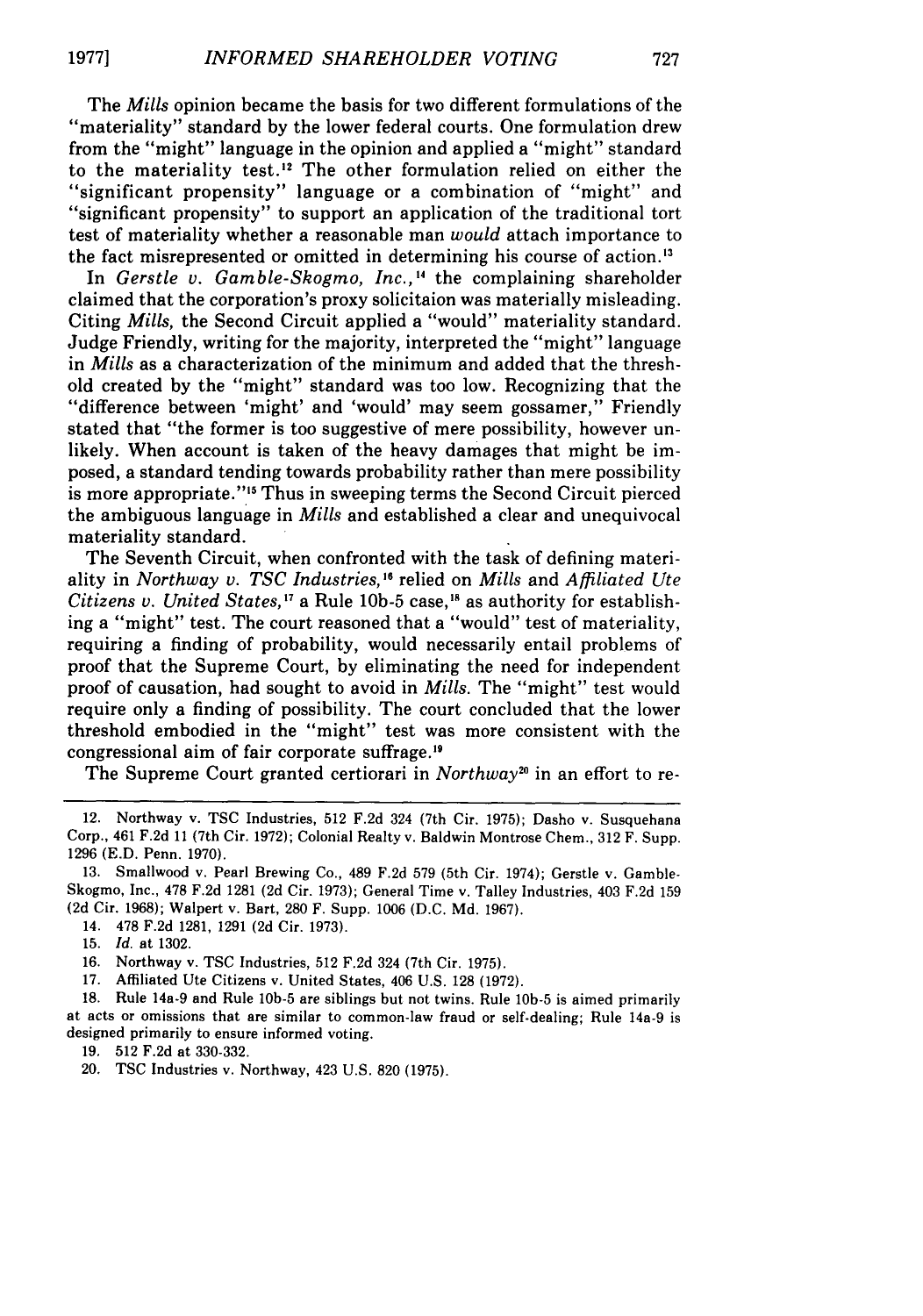solve the conflicting standards of materiality. The court adopted the "would" test."' First, agreeing with Judge Friendly's opinion in *Gerstle,* the Court said that the low threshold created by the "might" test could lead to corporate liability for trivial defects. Second, since the "might" test is too suggestive of possibility no matter how slight, corporate directors would drown the public in a deluge of incomprehensible material to avoid the specter of liability. A "would" test, which requires probability, would limit the reams of material that corporate management might feel compelled to include and would be more congruent with the goals of transactional fairness and adequate disclosure embodied in Rule 14a-9. Finally, the Court focused on the "significant propensity" phrase from *Mills* and concluded that it foreclosed the use of a "might" standard.<sup>22</sup> When faced with the dilemma of providing either protection for corporations on the one hand, or a more open forum for aggrieved shareholders on the other, the Supreme Court apparently opted for corporate protection.

### **I1.** CULPABILITY

As the situation stands now, the Supreme Court has chosen a "would" materiality standard and has held that the causation requirement is satisfied if there is an *essential link* between the proxy solicitation and the subsequent merger. Aside from materiality and causation, culpability is the remaining essential element of a 14a-9 cause of action. The degree of culpability required could range from a high standard—intent—to an extremely low standard-strict liability. The question in the securities context, therefore, is how much fault the courts will require before corporate liability will be imposed.

In *Gerstle*,<sup>23</sup> the Second Circuit, having adopted a "would" standard of materiality, held that the minimum standard of culpability under Rule 14a-9 should be negligence.<sup>24</sup> Judge Friendly, writing for the court, reached this conclusion by comparing Rule 14a-9 to Rule **10b-5** and drawing from the common law of torts. 25 Some degree of scienter is required under Rule 10b-5, he said, because **10b-5** was designed to punish "manipulative" or "deceptive" practices.<sup>26</sup> Rule 14a-9, however, was designed to impose a broad standard of culpability to assure that directors will be held to a high duty of care in the preparation of proxy statements. Friendly added that since negligence is the standard for liability under the common-law tort of

<sup>21.</sup> **TSC Industries v. Northway, \_\_\_ U.S. \_\_\_, 96 S. Ct. 2126, 48 L. Ed. 2d 757 (1976).** 

<sup>22.</sup> **96 S.** Ct. at **2132-2133,** 48 L. **Ed. 2d** at **765-766.**

**<sup>23. 478</sup> F.2d 1281 (2d** Cir. **1973).** See text accompanying notes **15** and **16,** supra.

<sup>24.</sup> *Id.* at **1300.** *See* **SEC** v. Texas Gulf Sulphur Co., 401 **F.2d 833 (2d** Cir. **1968).**

**<sup>25.</sup>** *See* W. **PROSSER, LAW OF TORTS** §107 (4th ed. **1971); RESTATEMENT (SECOND OF TORTS §552** (Tent. Draft No. 12, **1966).**

**<sup>26. 478</sup> F.2d** at **1299.** See **SEC** v. Texas Gulf Sulphur, 401 **F.2d 833 (2d** Cir. **1968);** Ernst **&** Ernst v. Hochfelder, **- U.S. , 96 S.** Ct. **1375,** 47 L. **Ed. 2d 668 (1976).**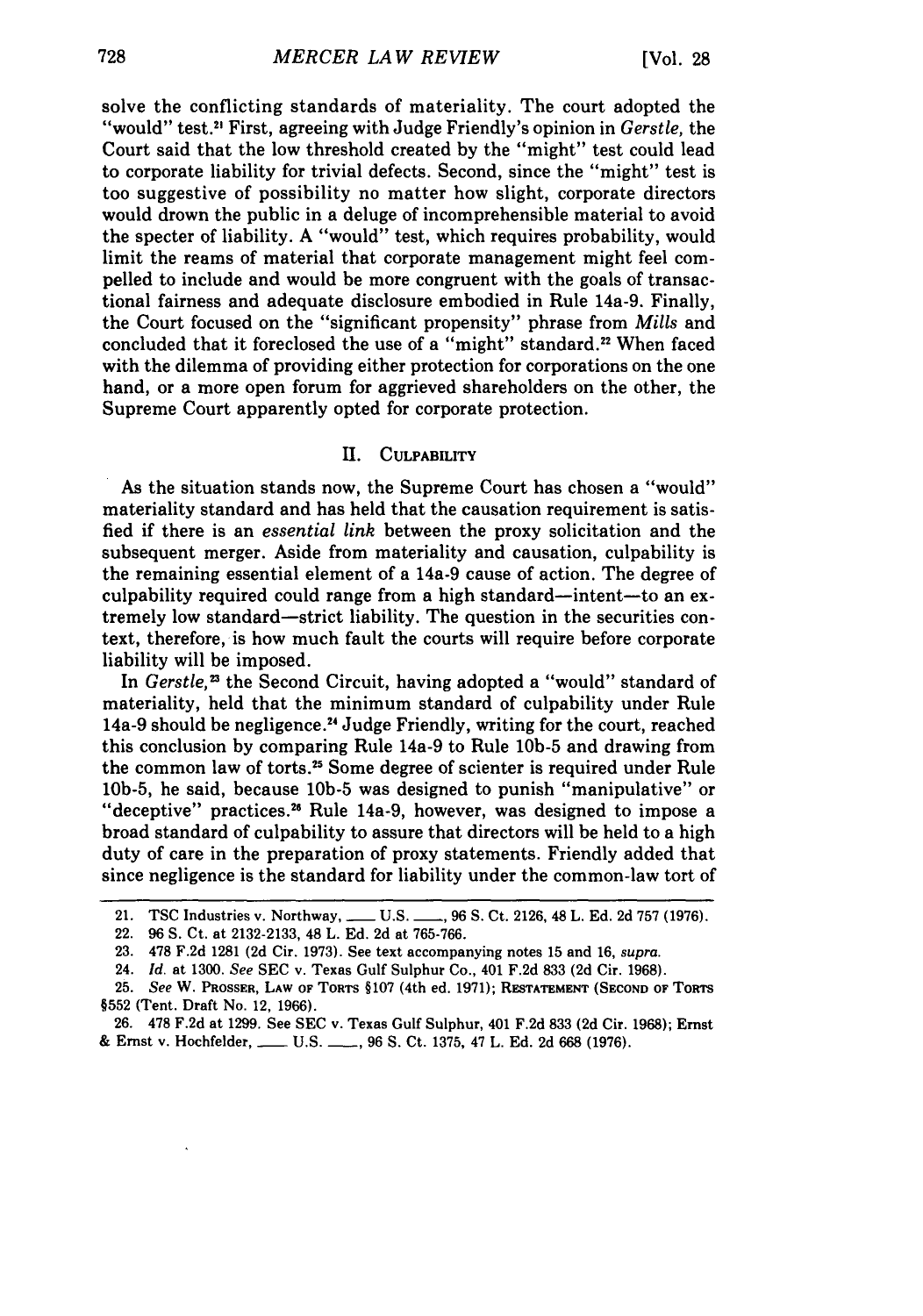misrepresentation, it is unlikely that 14a-9 contemplates a higher standard. Friendly did say, though, that "this does not mean that scienter should never be required under a  $14a-9$  action." $27$ 

The Delaware district court in *Gould v. American Steamship Co.*<sup>28</sup> considered intent, negligence and strict liability as possible 14a-9 culpability standards. The court dismissed the strict liability alternative, because it would impose too great a burden on the corporation by making corporate directors no less than guarantors and would undermine the deterrence factor of the 1934 Securities Act. The court also rejected the argument that the **10b-5** scienter requirement should be injected into Rule 14a-9. Referring to the remedial purposes of the statute as evidenced by the broad sweep of its language, the court declared that a scienter requirement would thwart these purposes by relieving directors of their fiduciary duty to examine proxy statements. Holding that negligence is the proper standard of culpability, the court said:

Given the importance of corporate suffrage, the necessity for adequately informed shareholders, and the limited scope of this section, the additional burden of imposing a standard of reasonable care or due diligence as opposed to actual knowledge or gross negligence is easily defendable. This is especially true for the corporate directors . **. .,** since they hold a position of fiduciary trust to the very persons to whom the proxy materials were issued . . . .<sup>29</sup>

Negligence, therefore, seems to be the established 14a-9 culpability stan- $\alpha$  However, the securities laws are subject to decisive modification, as *Ernst & Ernst v. Hochfelder3'* shows. In that recent **10b-5** case, the Supreme Court held that there must be allegations of scienter before a corporation can be held liable in a shareholder's derivative suit. The Second Circuit took a similar step when it propounded a scienter requirement for actions under §14(a) of the Securities and Exchange Act<sup>32</sup> in *Chris-*Craft Industries v. Piper Aircraft.<sup>33</sup> Although the Supreme Court in *TSC Industries v. Northway* did not have occasion to decide what showing of culpability is required under §14(a), it did cite *Ernst & Ernst* and *Gerstle* for future guidance.<sup>34</sup>

31. **-** U.S. **-,** 96 **S.** Ct. 1375, 47 L. Ed. 2d 668 (1976). *See* Note, *Scienter Required for Civil Liability Under SEC Rule 10b-5, 28 MER. L. REV. 401 (1976).* 

**32.** 15 U.S.C.A. §78n(e) **(1971).**

33. 480 F.2d 341 (2d Cir. 1973).

<sup>27. 478</sup> F.2d at 1300.

<sup>28. 351</sup> F. Supp. 853 **(D.** Del. 1972).

<sup>29.</sup> *Id.* at 864-865.

<sup>30.</sup> *See* Richland v. Crandall, 262 F. Supp. 538 (S.D. N.Y. 1967); Note, *The Proper Standard of Fault for Imposing Personal Liability on Corporate Directors for False or Misleading Statements in Proxy Solicitations under Section 14(a) of the Securities Exchange Act of 1934 and SEC rule 14a-9,* 34 Ooo **ST.** L. **J.** 670 (1973).

<sup>34. 96</sup> **S.** Ct. at 2131 n.7, 48 L. Ed. 2d at 763 n.7.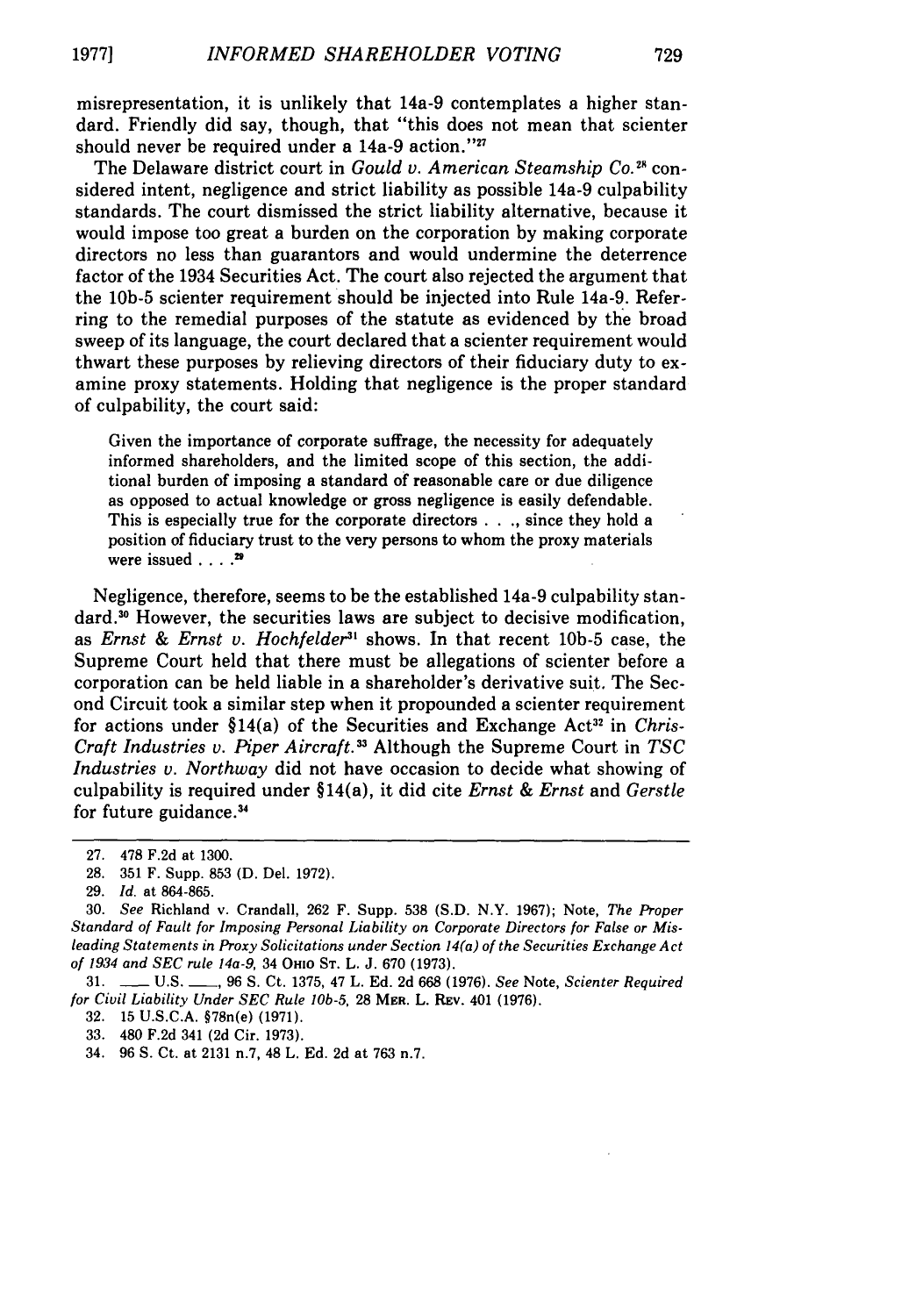### III. **CONCLUSION**

The congressional purpose behind Rule 14a-9 was to ensure fair corporate suffrage by burdening the corporation with the duty to disclose to the shareholder all information required for casting an informed, intelligent vote. The courts consequently have been faced with the problem of balancing the need for informed shareholder voting with the need for a measure of corporate freedom.

The Supreme Court placed a heavy burden of proof on the shareholderplaintiff in *TSC Industries* when it concluded that the "would" test was the proper 14a-9 materiality standard: The Court failed to recognize that materiality is only one spoke in the wheel of a 14a-9 cause of action. Other limitations are placed on a shareholder's ability to recover. The shareholder must (1) show culpability on the part of the corporation and (2) establish an essential link between the solicitation and the subsequent merger. Under the culpability requirement, even if a shareholder proves that an omission or misstatement is material and establishes an essential link between the solicitation and the merger, he still must show that the corporation's act was at least negligent. Under the causation requirement, a shareholder may be denied recovery for a material misstatement or omission in a proxy solicitation if his vote does not meet the "essential link" criteria established in *Mills.* 3 The Supreme Court, by refusing to look at the 14a-9 cause of action as a unit and instead concentrating on the individual aspects of the cause of action, indicates its reticence to allow an open forum for wronged shareholders. *TSC Industries,* because it firmly entrenches the stringent "would" standard of materiality, takes on more significance when viewed in light of the possibility that a stiffer 14a-9 culpability standard may be in the offing.

Perhaps a departure is required. The underlying (and probably false) assumption of §14(a) is that the average shareholder reads and understands all the corporate information available to him. It is more likely, though, that if the shareholder even bothers to return a proxy solicitation, he bases his vote on some personal incantation, such as fluctuations in the price of goats, or on the bottom line of the corporate books.<sup>36</sup> Added to this is the fact that the character of the securities market has undergone drastic changes over the past few decades. No longer is the small investor a major force in the securities market. Institutional investors, such as banks, holding companies, conglomerates and mutual funds, dominate the market.<sup>37</sup> Perhaps a departure is in order; perhaps disclosure rules should be oriented toward the business specialist, who is more sophisticated and

**<sup>35.</sup> Comment,** *Causation and Liability in Private Actions for Proxy Violations,* **80 YALE** L.J. 107 (1970-71).

<sup>36.</sup> *See* Kripke, *The Myth of the Informed Layman,* 28 Bus. LAW. 631 (1973).

<sup>37.</sup> W. **CARY, CASES AND MATERIALS ON CORPORATIONS** 234-237 (unabridged 4th ed. 1969).

<sup>38.</sup> *See* Kripke, *supra* note 36.